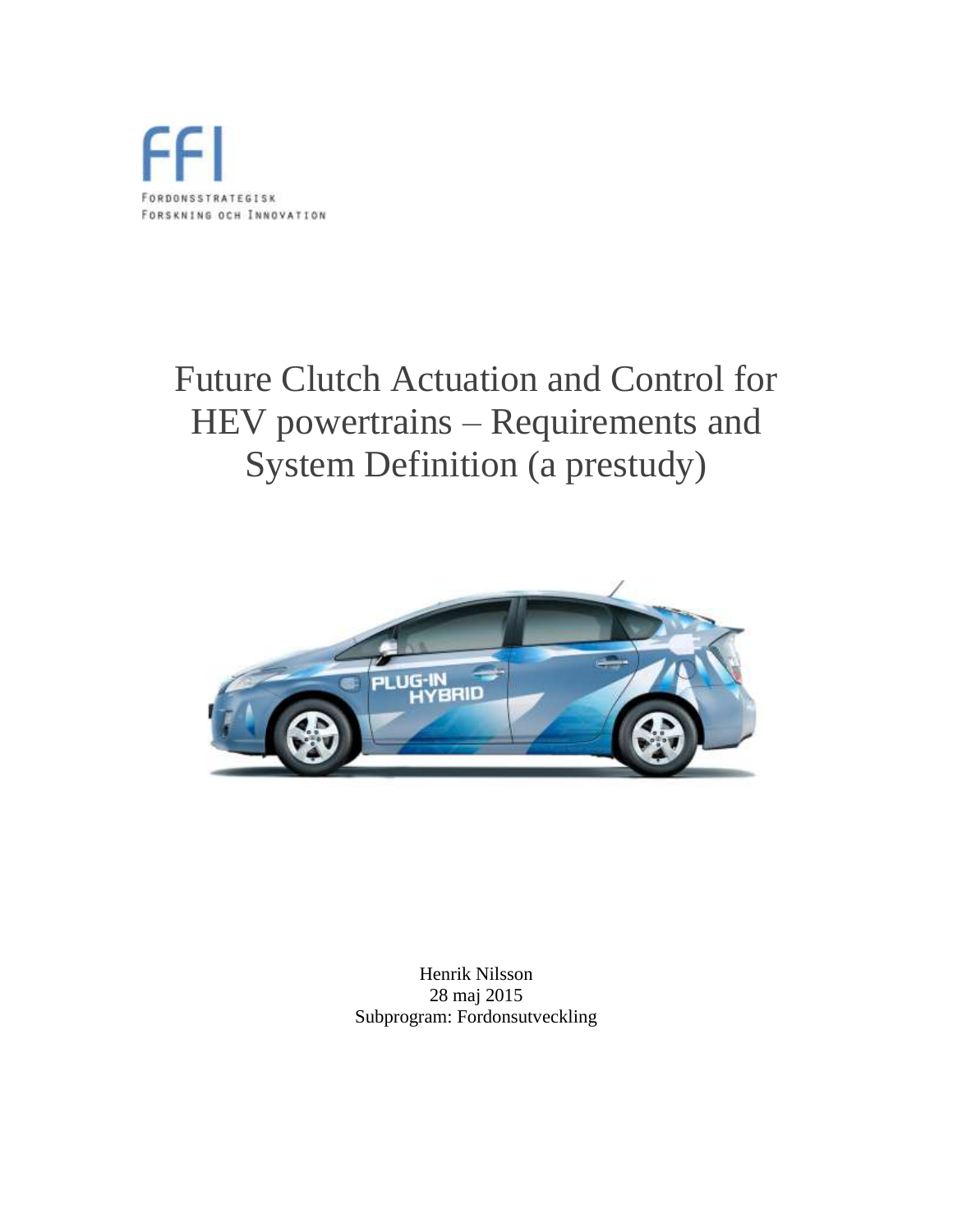#### **Innehåll**

| 2. |  |
|----|--|
| 3. |  |
|    |  |
|    |  |
|    |  |
| 6. |  |
|    |  |
|    |  |
| 7. |  |
| 8. |  |

#### Short about FFI

FFI is a partnership between the state and the automotive industry to jointly finance research, innovation and development activities focused on the areas of Climate & Environment and Security. Investment means business for approximately SEK 1 billion per year, of which the public funds constitutes 50%. Currently there are five sub-programs Energy & Environment, Vehicle and Traffic Safety, Vehicle Development, Sustainable Production and Transport Efficiency. Read more on [www.vinnova.se/ffi](http://www.vinnova.se/ffi)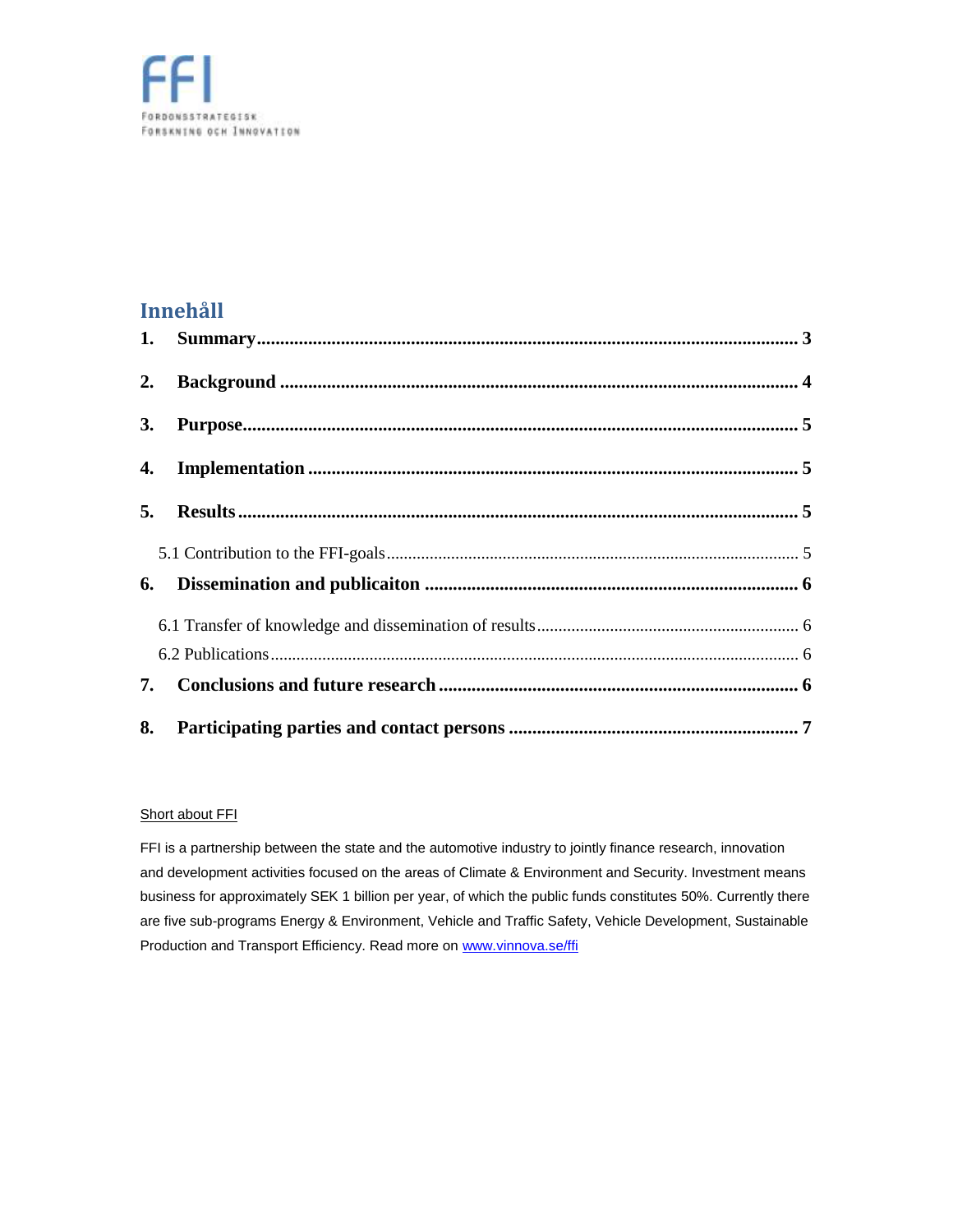**FORDONSSTRATEGISK** FORSKNING OCH INNOVATION

# <span id="page-2-0"></span>**1. Summary**

This pre-study (WP1 in application 2014-03945) was made by Kongsberg Automotive AB and Vicura AB during the period 141015-150601. With the increasing penetration of hybrid cars (HEVs), new sets of requirements for automated clutch actuation systems and their suppliers are emerging, thereby leading to a number of knowledge and technology gaps. In order to lower the barriers for hybridization of vehicles, it is necessary to address above mentioned knowledge and technology gaps. The gaps associated with automated clutch actuation are targeted for closure/reduction in the project "Future Clutch Actuation and Control for HEV Powertrains" coordinated by Kongsberg Automotive AB. This report covers opening work package within this project which is focused on requirement analysis and system definition.

An overview of clutch systems in conventional and hybrid systems is made followed by an overview of hybrid systems including examples from current production and development work. The examples are compared and it is observed that parallel hybrid systems transmissions in production in general are realized as hybridized versions of conventional transmissions by means of adding a parallel electric drive. The general features and functions of future hybrid systems are discussed. The Vicura EREV Concept is used to exemplify these features and functionalities and is presented in detail. Clutch systems functionality and requirements are described followed by a compilation of requirements for the Vicura EREV concept clutch system and a system definition. The clutch considered as reference clutch for the Vicura EREV Concept is a dry single disc clutch with inner diameter 134-146 mm, and outer diameter 205-216 mm. Maximum release load values are in the range of 1400-2000N. Typical release travel is around 10 mm. The clutch actuation is served by an electric power source which can be either from the low-voltage system or the high-voltage system. The actuation considered is primarily either electrohydraulic or electromechanical. In the latter case the motor can be located concentrically, on the housing, or in between. Other arrangements may be considered as well.

The share of hybrids solutions on the market is expected to grow rapidly within the near future and they will be important for considerable time until EV technology has penetrated all segments. One reason for the relatively low share of hybrid vehicle today is the lack of alternatives in the segments with the largest volumes, the B- and C-segment, and that the vehicle functionality is limited which prevents single-car households to replace their conventional vehicle.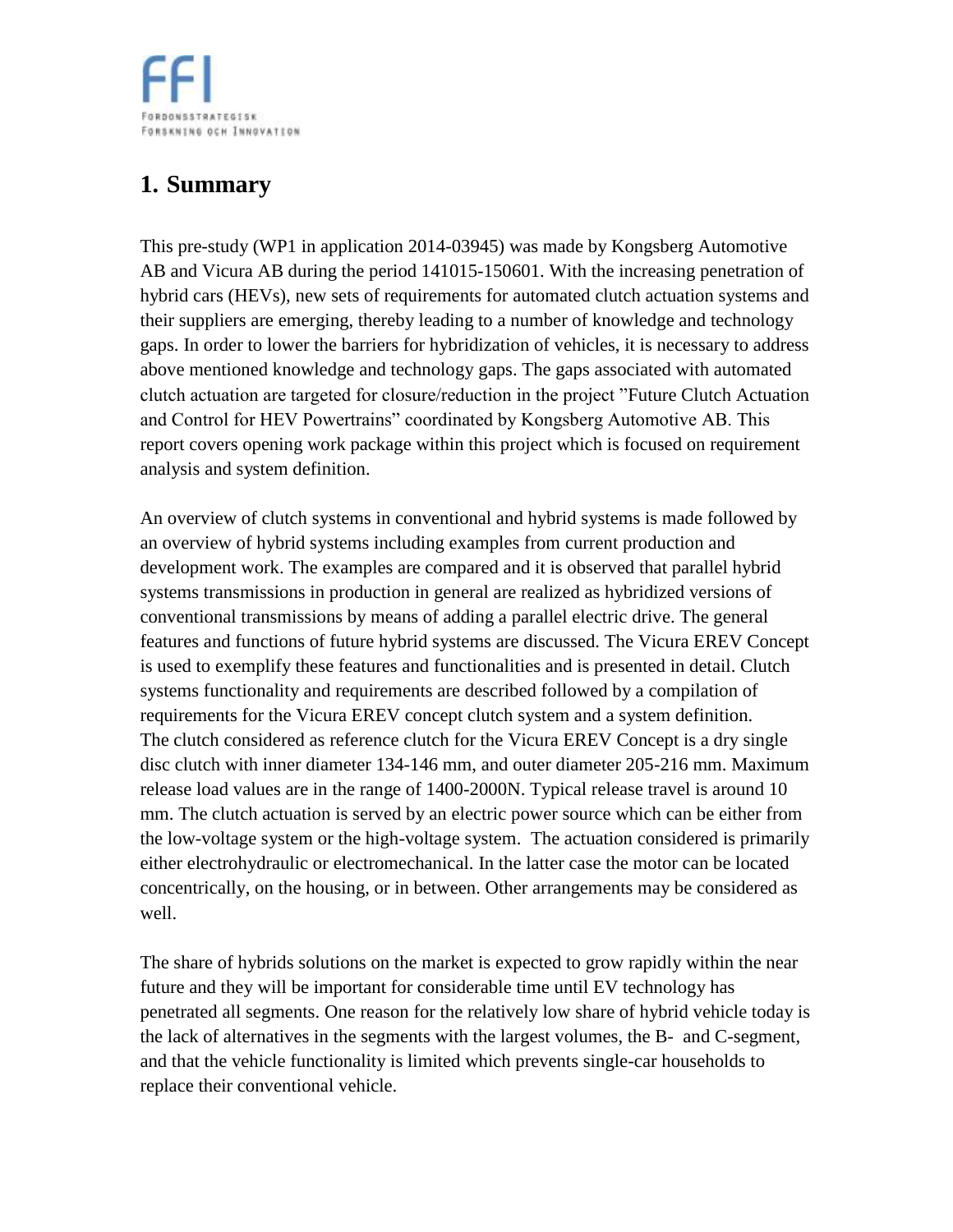

With this as a background we see that an automated clutch actuation in a cost effective hybrid transmission system for mid-sized vehicles has a market potential for the future. The system shall offer similar performance and functionality as a conventional vehicle, and be integrated in an existing vehicle.

## <span id="page-3-0"></span>**2. Background**

Kongsberg Automotive AB, Vicura AB and Linköping University applied for FFIfunding Sep 2014, to do a common research project within the area of clutch actuation and control for HEV powertrains. The WP1 was approved, meaning doing a pre-study. Since Linköping University not was included in this first WP, Kongsberg Automotive AB and Vicura AB made this investigation themselves during the period of 141015- 150601. This pre-study includes requirements and system definition for a future clutch actuation and control for HEV powertrain.

Increasing penetration of Hybrid Electric Vehicles (HEVs) is changing the landscape and introducing new and stricter demands on existing powertrain subsystems, as well as acting as an enabler for introduction of new technology. One powertrain subsystem subject to such change is automated clutch actuation and, as a consequence, a number of knowledge and technology gaps have been identified (cost, integration density, system integration and control theory/engineering, transduction technology and power architecture, performance and durability, safety and availability).

A key trend observed in the automotive industry over the last decades is the replacement of traditional control systems based on mechanical or basic electrical interfaces with mechatronic systems involving e.g. electromechanical transducers and sophisticated electronic control systems integrated with human machine interfaces (HMIs). The progression of this technology has, until recently, been primarily driven by increasingly advanced implementations in conventional passenger vehicles with correspondingly conventional powertrains.

In particular, one technology subject to changing demands due to this paradigm shift is automated clutch actuation. Originally, development of automated clutch actuation was driven primarily by the introduction of transmissions complementing traditional manual and automatic transmissions (MT and AT), primarily the Automated Manual Transmission (AMT) and Dual Clutch Transmission (DCT). However, with the increasing penetration of HEVs, new sets of requirements for clutch actuation systems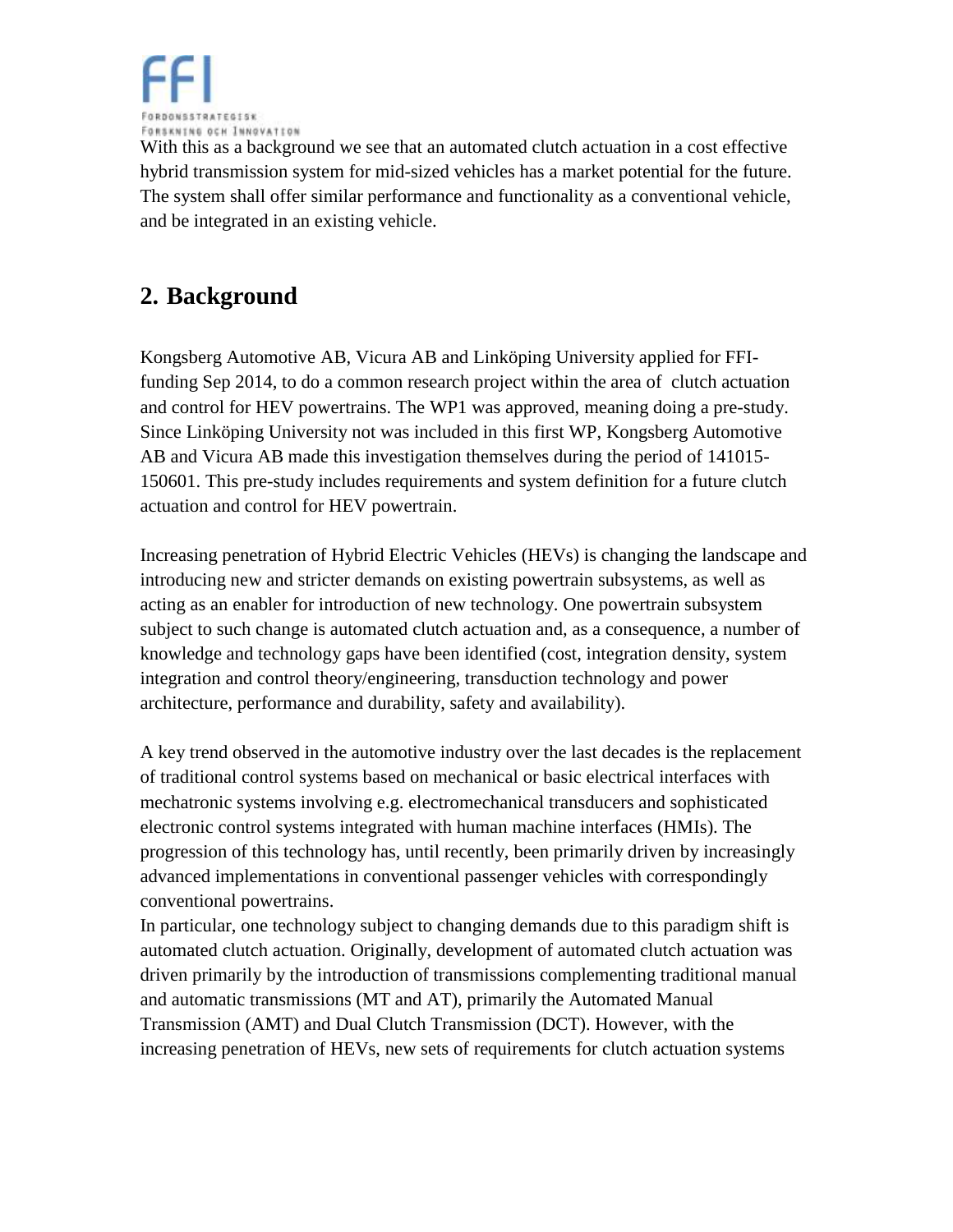

and their suppliers are emerging, thereby leading to a number of knowledge and technology gaps.

In order to lower the barriers for hybridization of vehicles, it is necessary to address above mentioned knowledge and technology gaps in automated clutch actuation; gaps which are targeted for closure/reduction in the project "Future Clutch Actuation and Control for HEV Powertrains" coordinated by Kongsberg Automotive AB.

### <span id="page-4-0"></span>**3. Purpose**

The main purposes with the project "Future clutch actuation and control for HEV powertrain" were to close knowledge and technology gaps related to the new demands with the increasing penetration of Hybrid Electrical Vehicles at the market, and to act as an enabler for introducing new technology.

The purpose with this pre-study (WP1) was to investigate and analyze future requirements for a clutch actuation, and perform a system definition.

## <span id="page-4-1"></span>**4. Implementation**

Since this is only a pre-study, the implementation is mainly related to go further with the findings and go into a concept development phase.

The pre-study was made by Kongsberg Automotive and Vicura. The first part was to go through literature and available information from competitors within the field, and look into how they have done. Also a comparison and a gap analysis were done. With the Vicura EREV concept as a reference we also went through the clutch control functions and requirements, also including a small part with the shift and control functions and requirements. Finally we made a system definition for a future clutch actuator, and lined up some conclusions and the potential for the future.

### <span id="page-4-2"></span>**5. Results**

#### <span id="page-4-3"></span>**5.1 Contribution to the FFI-goals**

This pre-study supports the goals to introduce new technology to reduce emissions and to close these knowledge and technology gaps related to an increasing market penetration of hybrid cars and such technology. It also supports to strengthen the Swedish automotive industry and the collaboration between academy, tier 1 and SME.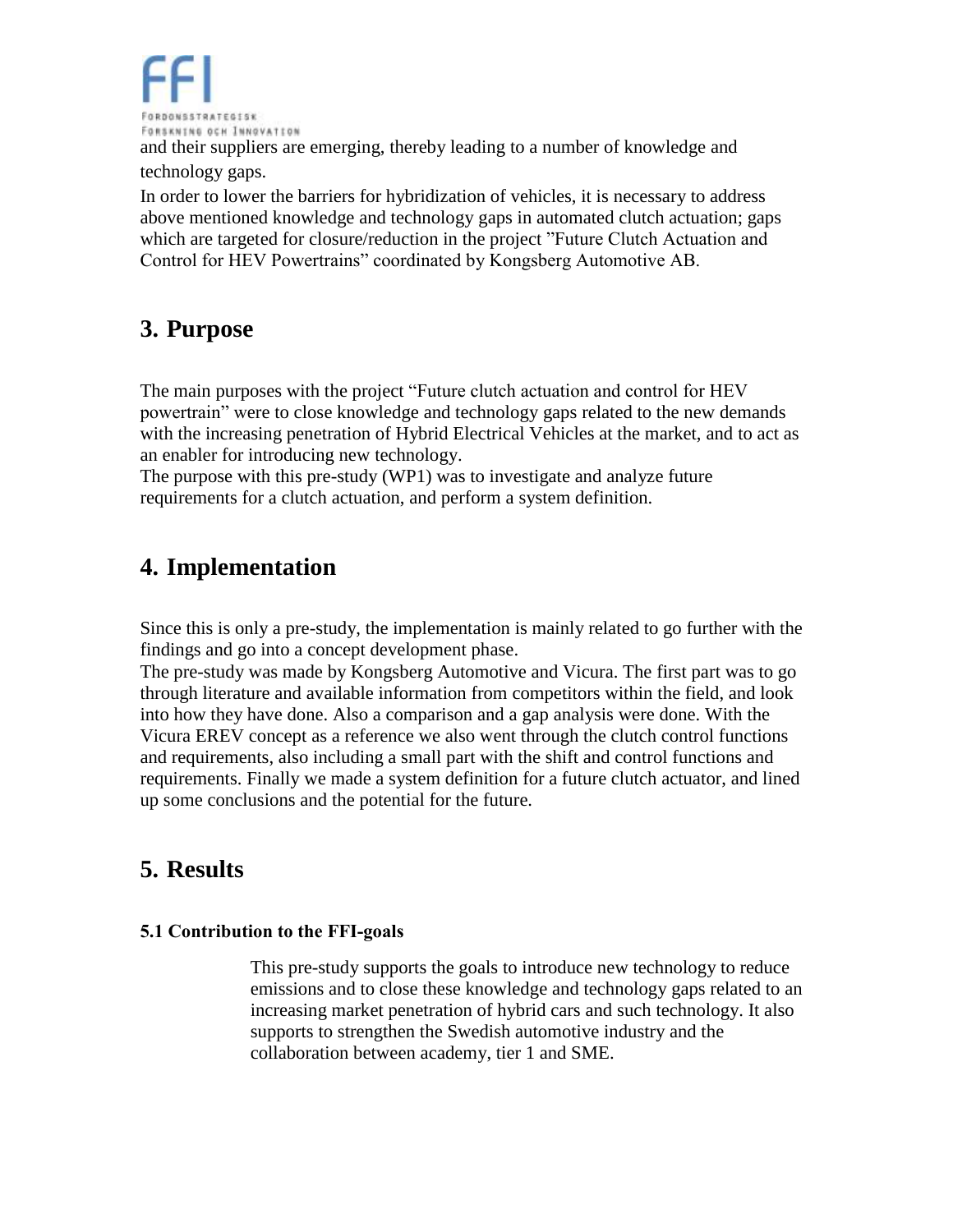#### <span id="page-5-1"></span><span id="page-5-0"></span>**6.1 Transfer of knowledge and dissemination of results**

This is still a pre-study, and the results can be used for further development of a concept. The increasing penetration of EV and HEV/PHEV cars may make this even more urgent to find cost effective solutions for midsize hybrid cars.

#### <span id="page-5-2"></span>**6.2 Publications**

Nothing is published yet within this pre-study project.

However, even if we didn´t got any funding for the other WP´s yet where Linköping University should attend and contribute, we have a thesis work on-going in parallel to this pre-study. This thesis work is still on-going while I write this. The thesis work name is "Modeling and control of a parallel HEV powertrain with focus on the clutch", and the thesis worker is Mahdi Morsali.

#### <span id="page-5-3"></span>**7. Conclusions and future research**

One of the keys to reach an increased penetration for hybrid solutions in the automotive market is to be able to offer efficient, affordable, and capable hybrid systems. For future hybrids these are also benchmarking criteria. To be able to provide efficient and inexpensive solutions all sub-systems and components must be adapted and optimized for their particular functions.

A strategy to achieve affordable hybrids with significant emission reduction could be formulated as follows:

- 1. Start out from a powertrain concept that has the potential to be less expensive and that already has reasonably low emissions.
- 2. Choose a hybrid transmission concept that has the potential to be less expensive by exploiting the potential of the combination of ICE and EM to and reduce redundant functions.
- 3. Exploit the potential with fewer parts, less weight, and automation to reduce the weight and cost for the clutch and actuation hardware. Add functionality by means of controls rather than by adding components